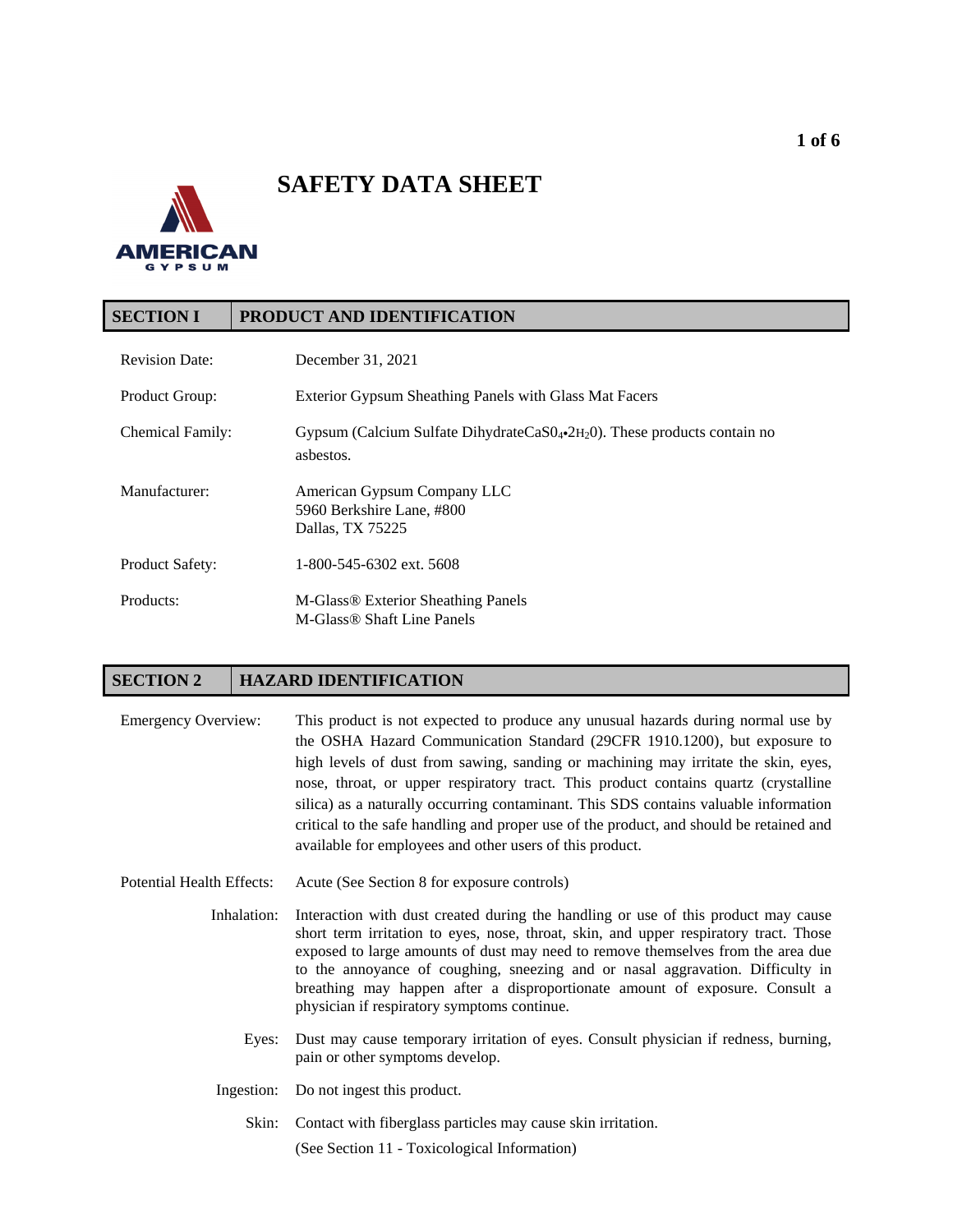## **SECTION 3 COMPOSITION / INFORMATION ON INGREDIENTS**

| <b>MATERIAL</b>                 | WT%       | <b>CAS Number</b> |
|---------------------------------|-----------|-------------------|
| Gypsum (Calcium Sulfate)        | 80-100    | 10101-41-4        |
| Continuous filament glass fiber |           | 65944-17-3        |
| Crystalline Silica              | $0 - 0.5$ | 14808-60-7        |
| <b>Proprietary Additives</b>    | N/A       | N/A               |

## **SECTION 4 FIRST AID MEASURES**

| Inhalation: | Move exposed individual to fresh air immediately. If breathing difficulty persists,<br>seek medical attention. Obtain medical advice if coughing and or other symptoms<br>persist. |
|-------------|------------------------------------------------------------------------------------------------------------------------------------------------------------------------------------|
| Skin:       | Wash with mild soap and flush with lukewarm water for 5 minutes. If irritation<br>persists, obtain medical advice.                                                                 |
| Eyes:       | Do not permit person to rub eyes. If applicable, remove contact lenses and flush eyes<br>with water for 10 minutes. If irritation persists, seek medical attention.                |
| Ingestion:  | Gypsum is non-toxic with no detrimental effects expected if small amounts are<br>ingested. Obtain medical attention if gastric discomfort occurs.                                  |

## **SECTION 5 FIRE FIGHTING MEASURES**

| Flammable properties:                                        | The gypsum core is non-flammable or combustible.                               |
|--------------------------------------------------------------|--------------------------------------------------------------------------------|
| Extinguishing media:                                         | Dry chemical, foam, water or any other appropriate smothering media.           |
| Protection of<br>firefighters:                               | Typical protective equipment and safeguards shall be used.                     |
| Hazardous combustion<br>products:                            | At 2642°F (1450°C) material may decay into calcium oxide and oxides of sulfur. |
| Protective equipment<br>and precautions for<br>firefighters: | As with any fire, vacate the area affected and combat from a safe distance.    |
| <b>NFPA Hazard Class:</b>                                    |                                                                                |
| Health: 1                                                    |                                                                                |
| Flammability:                                                | $\theta$                                                                       |
| Instability:                                                 | $\theta$                                                                       |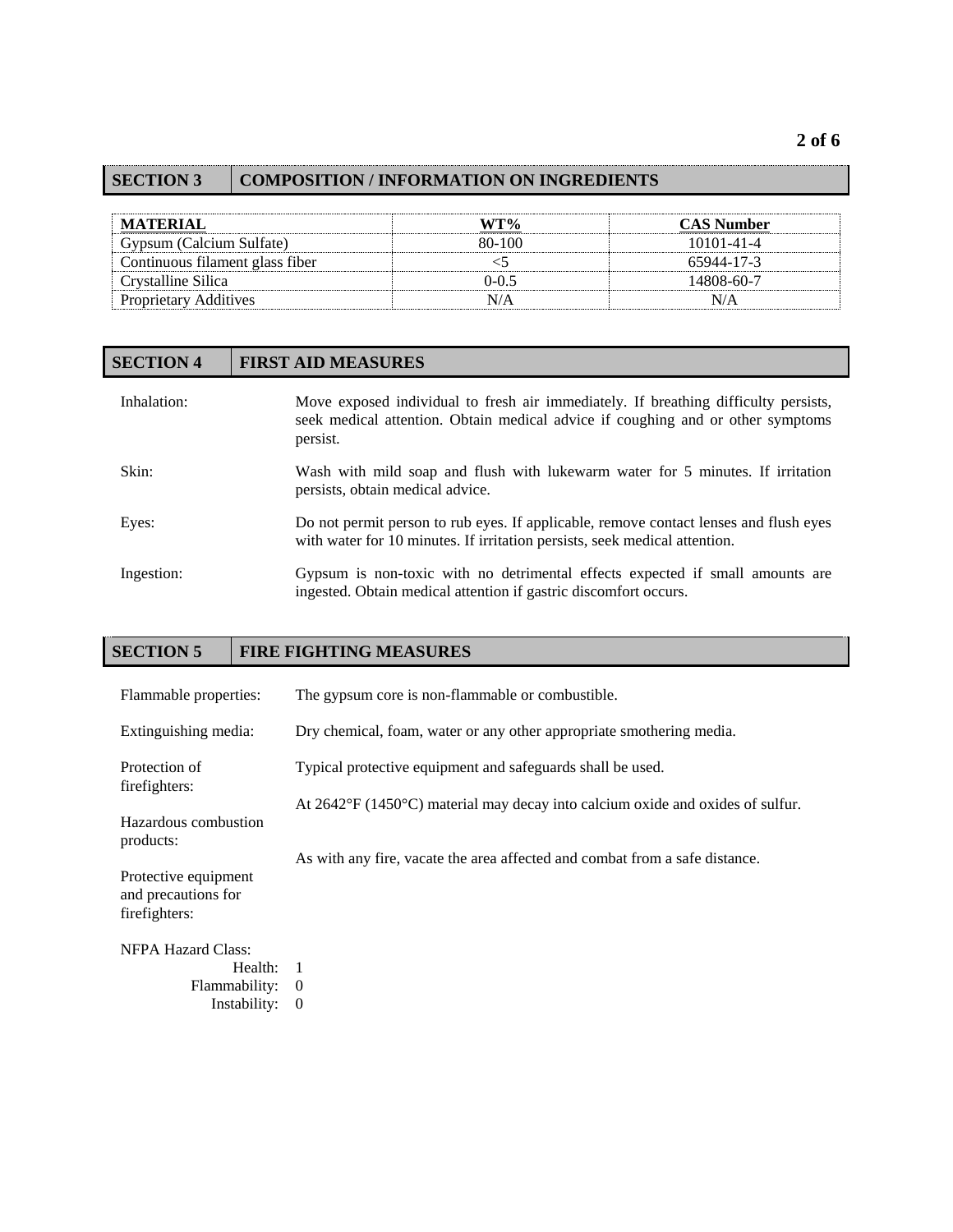## **SECTION 6 ACCIDENTAL RELEASE MEASURES**

| Flammable properties: | Wear suitable personal protective paraphernalia (See Section 8).                                                                                              |
|-----------------------|---------------------------------------------------------------------------------------------------------------------------------------------------------------|
| Methods for clean-up: | Place, sweep or vacuum material into suitable waste containers for disposal. Use a<br>light spray of water to diminish dust generation.                       |
| Waste materials:      | Dispose of in accordance with local, state, provincial and federal guidelines, and do<br>not discharge large releases directly into sewers or surface waters. |

| <b>SECTION 7</b> | <b>HANDLING AND STORAGE</b>                                                                                                                                                                                                                                                                                                                                                  |
|------------------|------------------------------------------------------------------------------------------------------------------------------------------------------------------------------------------------------------------------------------------------------------------------------------------------------------------------------------------------------------------------------|
| Handling:        | Avoid creating, coming in contact with and inhalation of dust from this product.<br>Wear the suitable respiratory protection in poorly ventilated areas to avoid ingestion<br>of dust. Wear protective glasses and gloves. Utilize proper lifting techniques when<br>moving gypsum wallboard panels as they are heavy and can be awkward, posing the<br>risk of back injury. |
| Storage:         | Store product flat, and protect from physical damage. Store product in a cool, dry and<br>ventilated area away from sources of heat and safeguard from weather and prevent<br>exposure to sustained moisture. (See Section 13 for disposal considerations).                                                                                                                  |

#### **SECTION 8 EXPOSURE CONTROLS/PERSONAL PROTECTION**

Exposure Guidelines: Refer to local authorities for allowable exposure limits.

| <b>MATERIAL</b>              | ACGIH TLV (mg/m <sup>3</sup> ) | OSHA PEL $(mg/m3)$ |
|------------------------------|--------------------------------|--------------------|
| Gypsum or Calcium Sulfate    | 10(T)                          | 15(T)              |
|                              |                                | 5(R)               |
| Glass Fiber                  | 1 f/cc $(R)$                   | 15(T)              |
|                              |                                | 5(R)               |
| Crystalline Silica           | 0.025(R)                       | 0.1(R)             |
| <b>Proprietary Additives</b> | N/A                            | N/A                |

- T Total Dust
- R Respirable Dust
- f/cc Fiber Per Cubic Centimeter
- $N/A -$ Not Applicable

#### **Engineering Controls**

Work/Hygiene Practices: It is recommended that the "score and snap" method of cutting gypsum wallboard be followed as sawing, drilling, machining, etc. will produce dust.

> Ventilation: Standard ventilation is normally adequate for installation of product in its original form. During cutting, sanding operations, monitor dust concentrations in air and maintain a level below the PEL/TLV. Employ wet methods, when appropriate, to diminish generation of dust.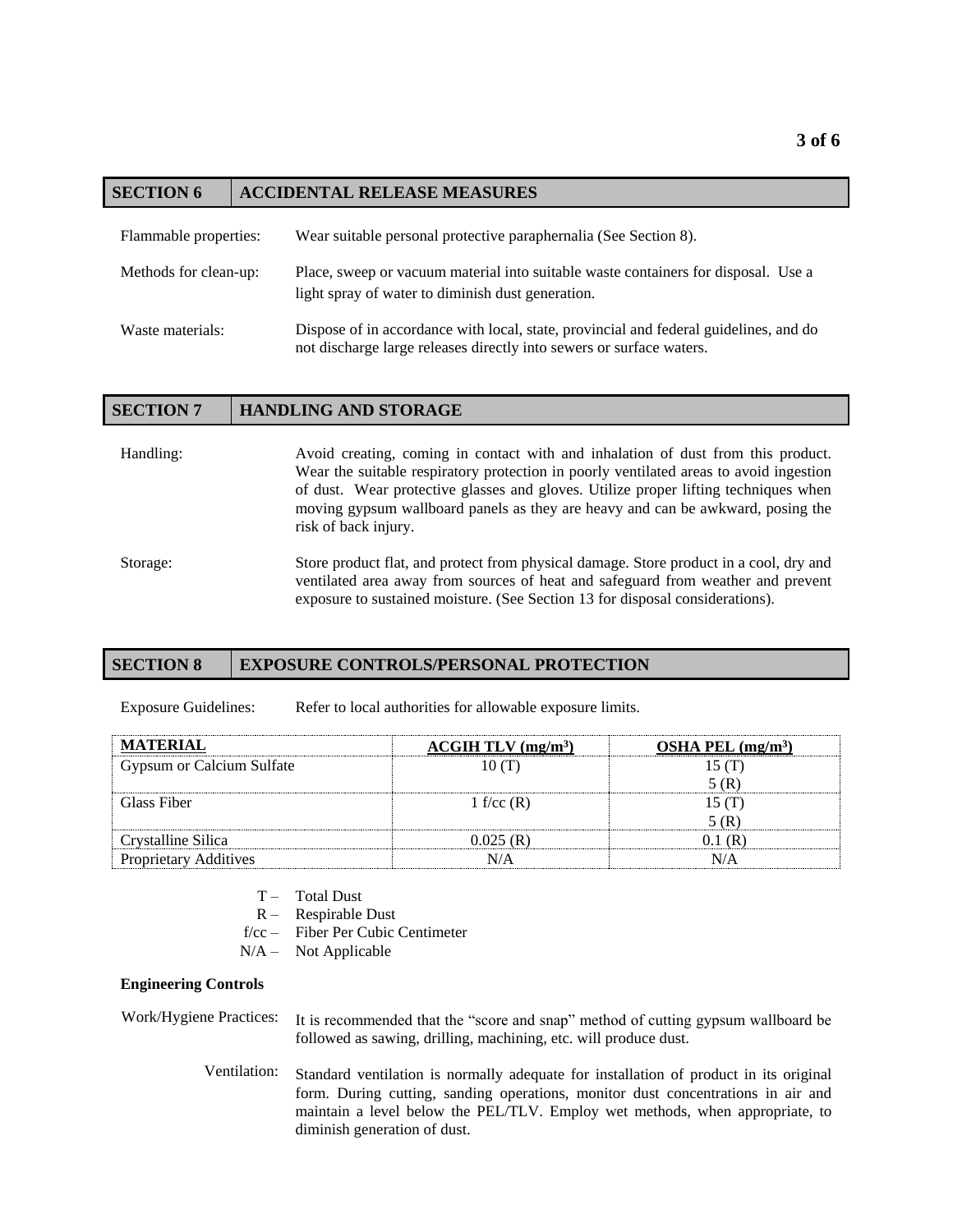#### **SECTION 8 EXPOSURE CONTROLS/PERSONAL PROTECTION** (continued)

#### **Personal Protection**

Eye/Face Protection: Safety glasses or goggles are recommended.

- Skin Protection: Gloves, protective clothing and or a barrier cream may be used if the situation warrant.
- Respiratory Protection: A NIOSH/MSHA approved particulate respirator is encouraged in poorly ventilated areas or if the PEL/TLV is surpassed. OSHA's 29 CFR 1910.134 (Respiratory Protection Standard) must be followed whenever workplace conditions warrant a respirator's use. If engineering controls are not possible, wear a properly fitted NIOSH/MSHA approved particulate respirator.

## **SECTION 9 PHYSICAL AND CHEMICAL PROPERTIES**

| Appearance:                             | Glass mat faced gypsum wallboard with a white to gray core |
|-----------------------------------------|------------------------------------------------------------|
| Auto-ignition temperature:              | Not applicable                                             |
| Boiling point:                          | Not applicable                                             |
| <b>Bulk Density:</b>                    | $\sim$ 55 lb/ft3                                           |
| Decomposition temperature:              | 2642° F (1450°C)                                           |
| Evaporation rate (n-Butyl Acetate = 1): | Not applicable                                             |
| Flammable:                              | Not applicable                                             |
| Flash point:                            | Not applicable                                             |
| Freezing point                          | Not applicable                                             |
| Melting point:                          | Not applicable                                             |
| Molecular formula:                      | CaSO <sub>4</sub> .2H <sub>2</sub> O                       |
| Molecular weight:                       | Not applicable                                             |
| Odor:                                   | None                                                       |
| <b>Partition Coefficient</b>            | Not applicable                                             |
| pH:                                     | $\sim$ 7                                                   |
| <b>Physical State:</b>                  | Solid                                                      |
| Solubility:                             | 0.2% (approximate)                                         |
| Specific gravity (water $= 1$ ):        | $2.32 - 2.87$                                              |
| Vapor Density:                          | Not applicable                                             |
| Vapor Pressure:                         | Not applicable                                             |
| Viscosity:                              | Not applicable                                             |
| VOC content:                            | None                                                       |

#### **SECTION 10 STABILITY AND REACTIVITY**

| Chemical Stability:       | Stable                                                                                                                                                         |  |
|---------------------------|----------------------------------------------------------------------------------------------------------------------------------------------------------------|--|
| Conditions to Avoid:      | Interaction with strong acids might result in generation of carbon dioxide.                                                                                    |  |
| Incompatibility:          |                                                                                                                                                                |  |
| Hazardous decomposition:  | None                                                                                                                                                           |  |
| Hazardous polymerization: | Gypsum may decompose to form calcium oxide $(CaO)$ and sulfur dioxide $(SO2)$ if<br>product is exposed to temperatures above $2642^{\circ}F (1450^{\circ}C)$ . |  |
|                           | None known                                                                                                                                                     |  |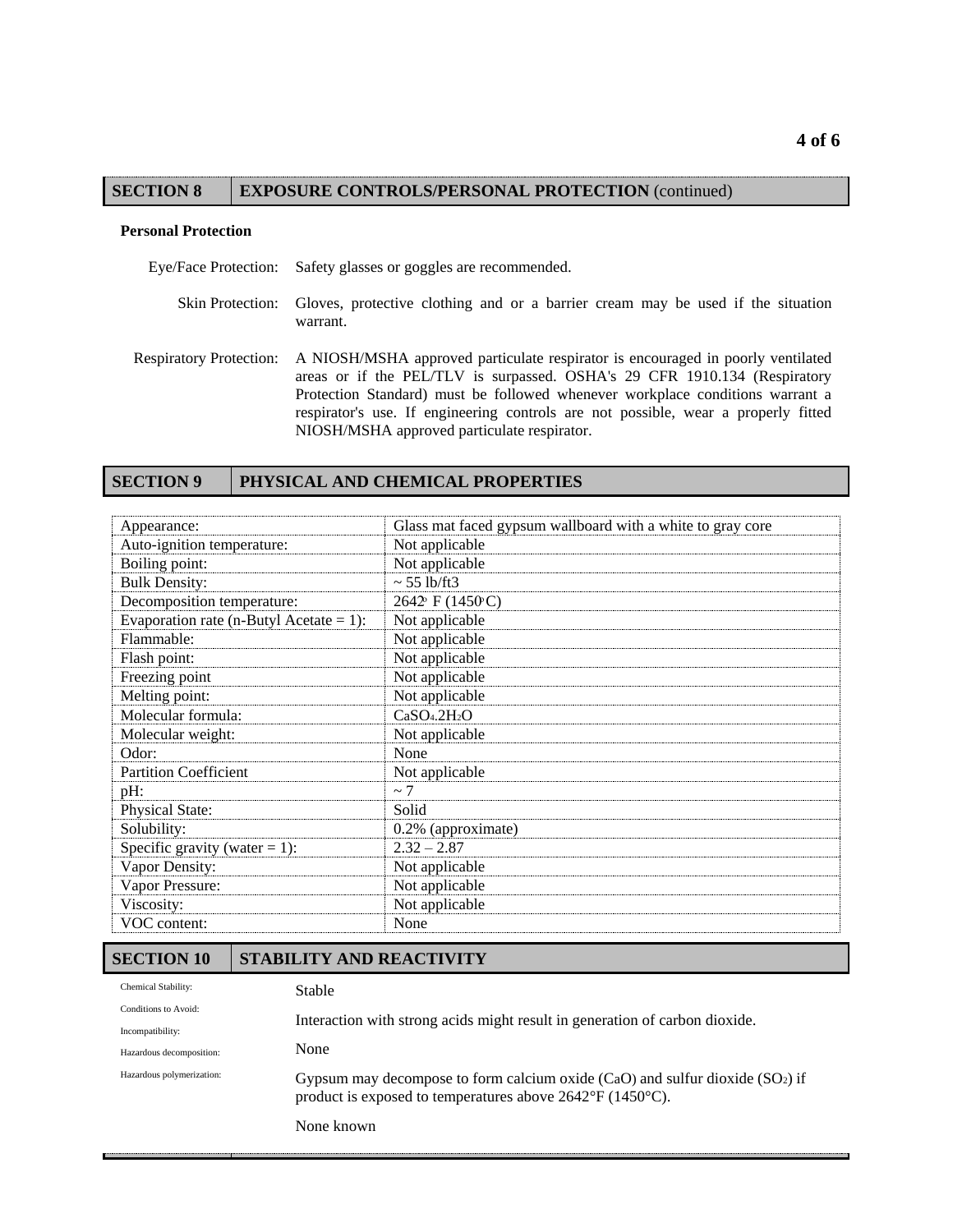#### **SECTION 11 TOXICOLOGICAL INFORMATION**

- Chronic Effects: (Carcinogenicity) Once installed and correctly maintained gypsum wallboard panels do not discharge respirable dust, and consequently don't present any known health hazards. Crystalline Silica: Exposures to respirable crystalline silica are not anticipated during the typical use of this product; however, actual levels must be determined by workplace hygiene testing. Prolonged and repeated exposure to airborne free respirable crystalline silica can result in lung disease (i.e., silicosis) and/or lung cancer. The development of silicosis may increase the risks of supplementary health effects. Smoking in combination with silica exposures escalates the risk of cancer. The danger of developing silicosis is reliant on the exposure extent and strength. In June, 1997, IARC classified crystalline silica (quartz and cristobalite) as a human carcinogen, and in making this assessment, the International Agency for Research on Cancer (IARC) noted that carcinogenicity in humans was not identified in all industrial environments studied. Carcinogenicity may be reliant on inherent features of the crystalline silica or on external influences affecting its biological movement of its polymorphs. IARC states that crystalline silica inhaled in the form of quartz or cristobalite from occupational sources is carcinogenic to humans (Group 1)
- Acute Effects: The acute oral toxicity study (OECD TG 420) of calcium sulfate dihydrate disclosed that this substance didn't cause any changes even at 2,000 mg/kg b.w. Therefore, the oral LD50 value was more than 2,000 - mg/kg b.w. for female rats. A gypsum paste applied experimentally to the eyes of rabbits was not an irritant. Calcium sulfate, dihydrate was not irritating to the skin of rabbits at 1, 24, 48 and 72 hours after removal of test patches (OECD TG 404). There is no indication of skin sensitization in guinea pigs (OECD TG 406). Gypsum dust particulate has shown to be an irritant on mucous membranes of the respiratory tract and eyes. The sulfate ion has produced gastro-intestinal distress in humans following large oral doses. Limited studies involving the repeated inhalation of an (unspecified) calcium sulfate failed to identify any particular target organs in monkeys, rats and hamsters.

Invivo and Invitro studies for mutagenicity and Reproduction and Developmental Toxicity Screening Tests were negative.

## **SECTION 12 ECOLOGICAL INFORMATION**

Environmental Toxicity: Toxicity studies of gypsum performed with fish, aquatic invertebrates and aquatic plants showed no toxic effect. Gypsum is a naturally occurring mineral and this product has no known adverse effect on the ecology.

Ecotoxicity value: Not applicable

### **SECTION 13** DISPOSAL CONSIDERATIONS

Waste Disposal Method: Recycle if possible, but always dispose of material in accordance with federal, state, and local regulations. Never release material directly into sewers or surface waters.

Store material for disposal as indicated in Section 7 of this document.